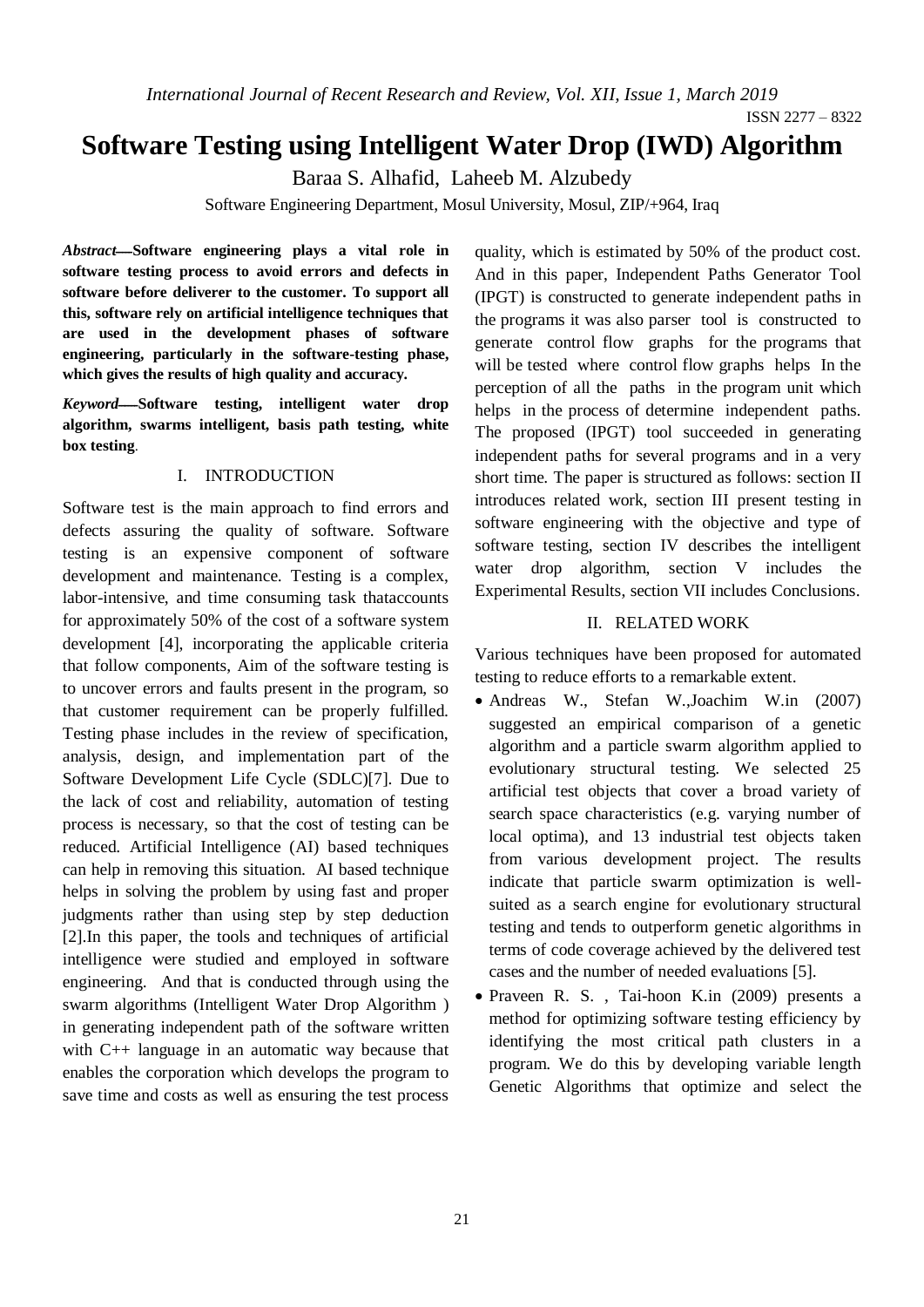software path clusters which are weighted in accordance with the criticality of the path. Exhaustive software testing is rarely possible because it becomes intractable for even medium sized software. Typically only parts of a program can be tested, but these parts are not necessarily the most error prone. Therefore, they are developing a more selective approach to testing by focusing on those parts that are most critical so that these paths can be tested first. By identifying the most critical paths, the testing efficiency can be increased [12].

- Surender S. D., Jitender K. C., Shakti K. in (2010) presents an artificial bee colony based novel search technique for automatic generation of structural software tests. Test cases are symbolically generated by measuring fitness of individuals with the help of branch distance based objective function. Evaluation of the test generator was performed using ten real world programs. Some of these programs had large ranges for input variables. Results show that the new technique is a reasonable alternative for test data generation, but doesn't perform very well for large inputs and where constraints are having many equality constraints [11].
- Sanjay S., Dharminder K., H M Rai and Priti S. in (2011) presents a technique that based on a combination of genetic algorithm (GA) and particle swarm optimization (PSO), and is thus called GPSCA (Genetic-Particle Swarm Combined Algorithm) which is used to generate automatic test data for data flow coverage with using dominance concept between two nodes. The performance of the proposed approach is analyzed on a number of programs having different size and complexity. Finally, the performance of GPSCA is compared to both GA and PSO for generation of automatic test cases to demonstrate its superiority [4].
- Ahmed S. G., O.Said , Sultan AL j.in (2012) presentspaper deals with Automatic Generation of Feasible Independent Paths and Software Test Suite Optimization using Artificial Bee Colony (ABC) based novel search technique. In this approach, ABC combines both global search methods done by scout bees and local search method done by employed bees and onlooker bees. The parallel behavior of these

three bees makes generation of feasible independent paths and software test suite optimization faster. Test Cases are generated using Test Path Sequence Comparison Method as the fitness value objective function. This paper also presents an approach for the automated generation of feasible independent test path based on the priority of all edge coverage criteria. Finally, this paper compares the efficiency of ABC based approach with various approaches [8].

#### III. TESTING IN SOFTWARE ENGINEERING

There are a many definitions of software testing, but one can shortly define that as: "A process of executing a program with the goal of finding errors". So, testing means that one inspects behavior of a program on a finite set of test cases (a set of inputs, execution preconditions, and expected outcomes developed for a particular objective [9]. There are three type of testing namely Black box Testing, White box Testing and Gray box Testing. In this paper a White box testing is used, White box testing based on an analysis of internal working and structure of a piece of software. White box testing is the process of giving the input to the system and checking how the system processes that input to generate the required output as illustrated in Fig 1 .It is necessary for a tester to have the full knowledge of the source code. White box testing is applicable at integration, unit and system levels of the software testing process. In white box testing one can be sure that all parts through the test objects are properly executed [10].



Fig. 1. Represent working process of White Box Testing

The types of white box testing techniques are [10] :

- 1. Control Flow Testing
- 2. Branch Testing
- 3. Basis Path Testing
- 4. Data Flow Testing
- 5. Loop Testing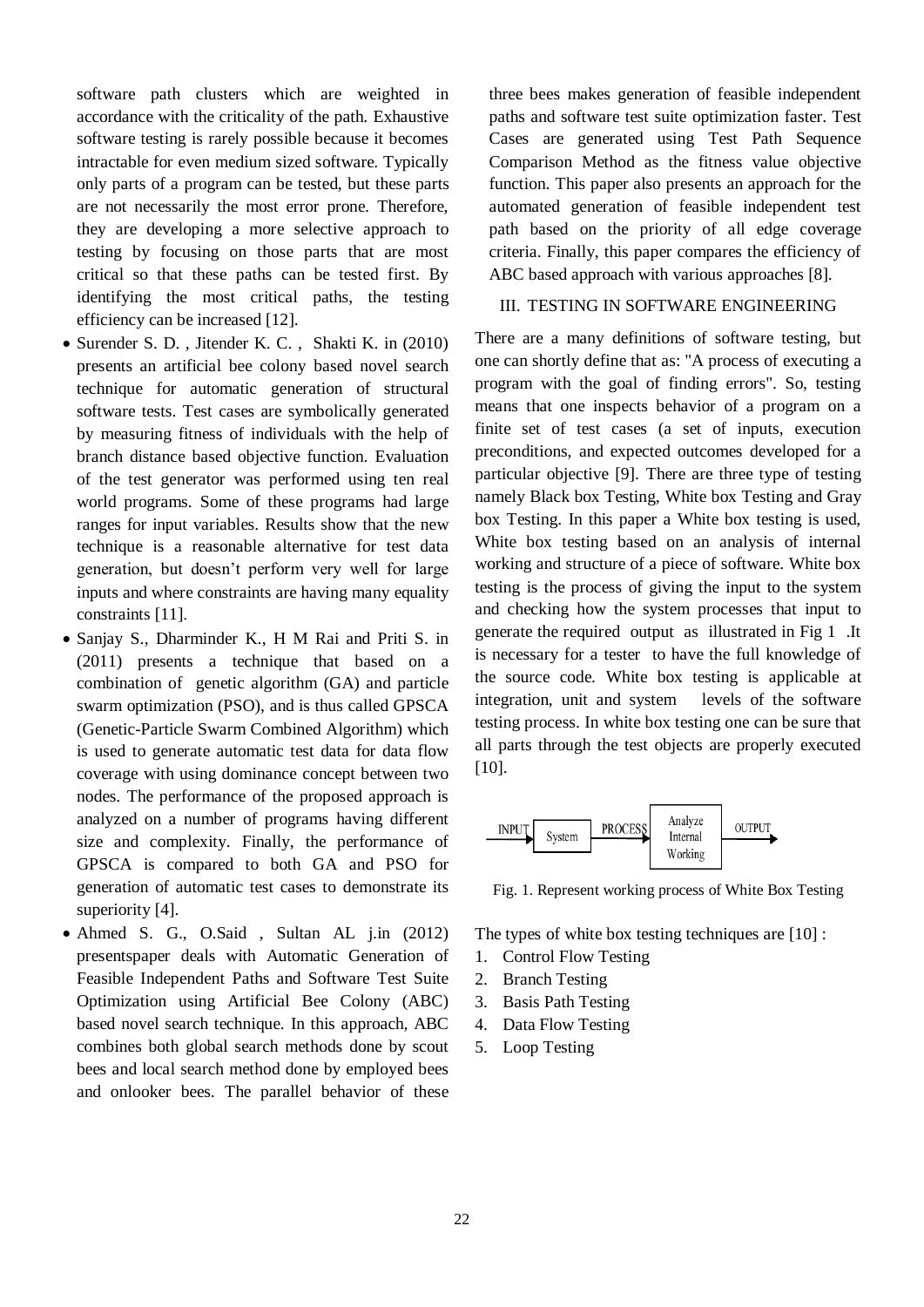#### *The basis path testing*

Basis path testing is a white-box testing technique first proposed by Tom McCabe [13] and it allows the test case designer to produce a logical complexity measure of procedural design and use this measure as an approach for outlining a basic set of execution path (basic set is the set of all the execution of a procedure). These are test cases that exercise basic set will execute every statement at least once. Basic path testing makes sure that each independent path through the code is taken in a predetermined order. For this reason Basis Path Testing is used in this paper. The method devised by McCabe to carry out basis path testing has four Steps. These are [5]:

- Compute the program graph.
- Calculate the cyclomatic complexity.
- Select a basis set of paths.
- Generate test cases for each of these paths
- *A. Flow Graph Notation*

Before we consider the basis path method, a simple notation for the representation of control flow called allow graph (or program graph) must be introduced, The flow graph depicts logical control flow using the notation illustrated in Fig 2, Each structured construct has a corresponding flow graph symbol [13].



Fig. 2 Flow Graph Notation.

Control Flow Graph (CFG) describes the sequence in which the statements/instructions of a program are executed. It is representation of flow of control through the program. CFG is directed graph in which each node is a program statement/basic block and each edge represents the flow of control between statement/basic blocks. A basic block is a sequence of consecutive statements in which flow of control enters at the beginning and leaves at the end without halt or possibly of branching except at the end [8]. In a CFG, a node

including condition is called a predicate node as shown in fig. 3, and edges from the predicate node must converge at a certain node. Area defined by edges and nodes is referred to as region [13].



On a flow Graph as shown in Fig 4 :

- the symbol arrows called as Edges that represent the flow of control
- Circles are called as nodes, which represent one or more actions.
- Areas bounded by edges and nodes called regions



#### *B. Cyclomatic Complexity (CC)*

The notion of Cyclomatic complexity was presented by McCabe. Cyclomatic complexity is software metric that delivers a quantitative degree of the logical difficulty of a program. Cyclomatic Complexity (CYC) is derived as the number of edges of the program's control-flow graph minus the number of its nodes plus two times the number of its linked components. Cyclomatic complexity purely depends on the Control Flow Graph (CFG) of the program to be tested [14] complexity is computed in one of three ways [13]: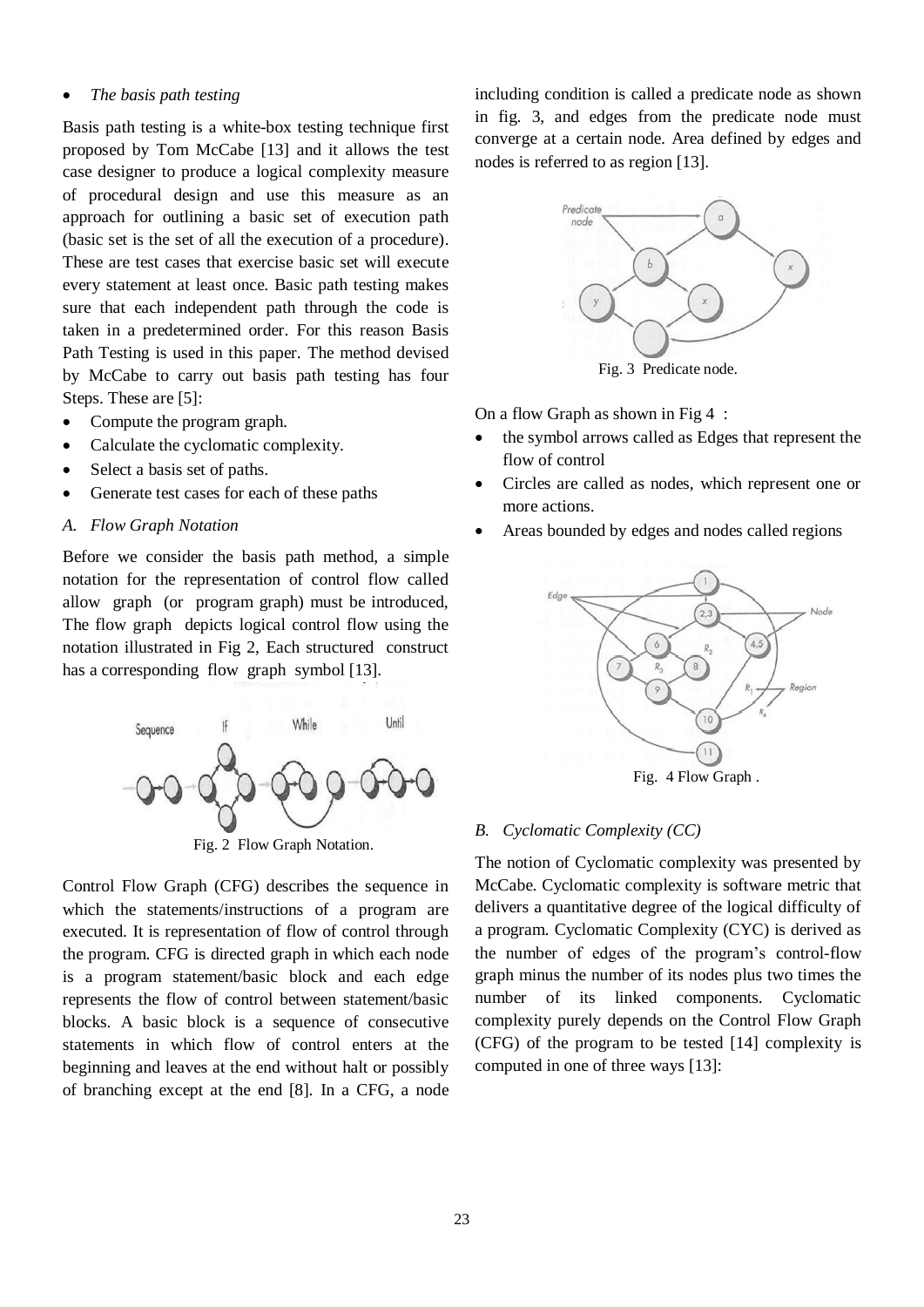- The number of regions of the flow graph corresponds to the Cyclomatic complexity.
- Cyclomatic complexity  $V(G)$  for a flow graph G is defined as  $V(G)=E-N+2$ Where E is the number of flow graph edges and N is the number of flow graph nodes.
- Cyclomatic complexity  $V(G)$  for a flow graph G is also defined as  $v(G)=P+1$ Where P is the number of predicate nodes contained

in the flow graph G.

#### *C. Determine Independent Paths*

The value of V(G) Provides the upper bound on the number of linearly independent paths through the program Control structural .Through the Control flow graph in fig. 5 we expect to specify six Paths:

Path 1: 1-2-10-11-13 Path 2: l-2-10-12-13 Path 3: 1-2-3-10-11-13

# *D. Deriving Test Cases*

Data should be chosen so that conditions at the predicate nodes are appropriately set as each path is tested. Each test case is executed and compared to expected results. Once all test cases have been completed, the tester can be sure that all statements in the program have been executed at least once [13].

# IV. INTELLIGENT WATER DROP ALGORITHM

IWD algorithm [2-3] is a swarm-based optimization algorithm, simulated from observing natural water drops in river. IWD has been applied to various problems like Travelling Salesman Problem (TSP), Nqueen puzzle ,Multidimensional Knapsack Problem  $(MKP)$  etc. These results have proved the significance of IWD algorithm over other swarm optimization algorithms. Another solution for TSP using IWD algorithm [2] is introduced where proposed algorithm converges very fast to the optimum solution.The improved IWD algorithm [4] has been applied to solve the air robot path planning in dynamic environments and results are quite impressive over genetic algorithm and ACO algorithm Since IWD has not yet been applied to the area of software testing and

Path 4: 1-2-3-4-5-8-9-2- . . . Path 5: 1-2-3-4-5-6-S-9-2- . . .

Path 6: 1-2-3-4-5-6-7-8-9-2- . . .

The ellipsis  $( \ldots )$  Following paths 4, 5, and 6 indicates that any path through the remainder of the control structure is acceptable It is often worthwhile to Identify predicate nodes as an aid in the derivation of test cases. In this case, nodes 2,3,5,6 and 10 are predicate nodes [13].



Fig. 5 Control Flow Graph

the effective results have been produced for various problems, this paper tries to derive a solution model for software testing using IWD in the hope that expected results will be more significant than the current solutions available for test data generation. Before moving to the proposed solution of IWD, general introduction is provided which describes its strategy along with available metrics in it.

IWD algorithm is a new swarm-based optimization algorithm inspired from natural rivers. In a natural river, water drops move towards center of the earth, due to some gravitational force acting on it. Due to this the water drop follows the straight and the shortest path to its destination [3]. Pictorial representation of basic IWD is shown in Fig 6. In ideal conditions it is observed that the optimal path will be obtained. Water drop flowing in the river has some velocity which is affected by another actor, i.e., soil.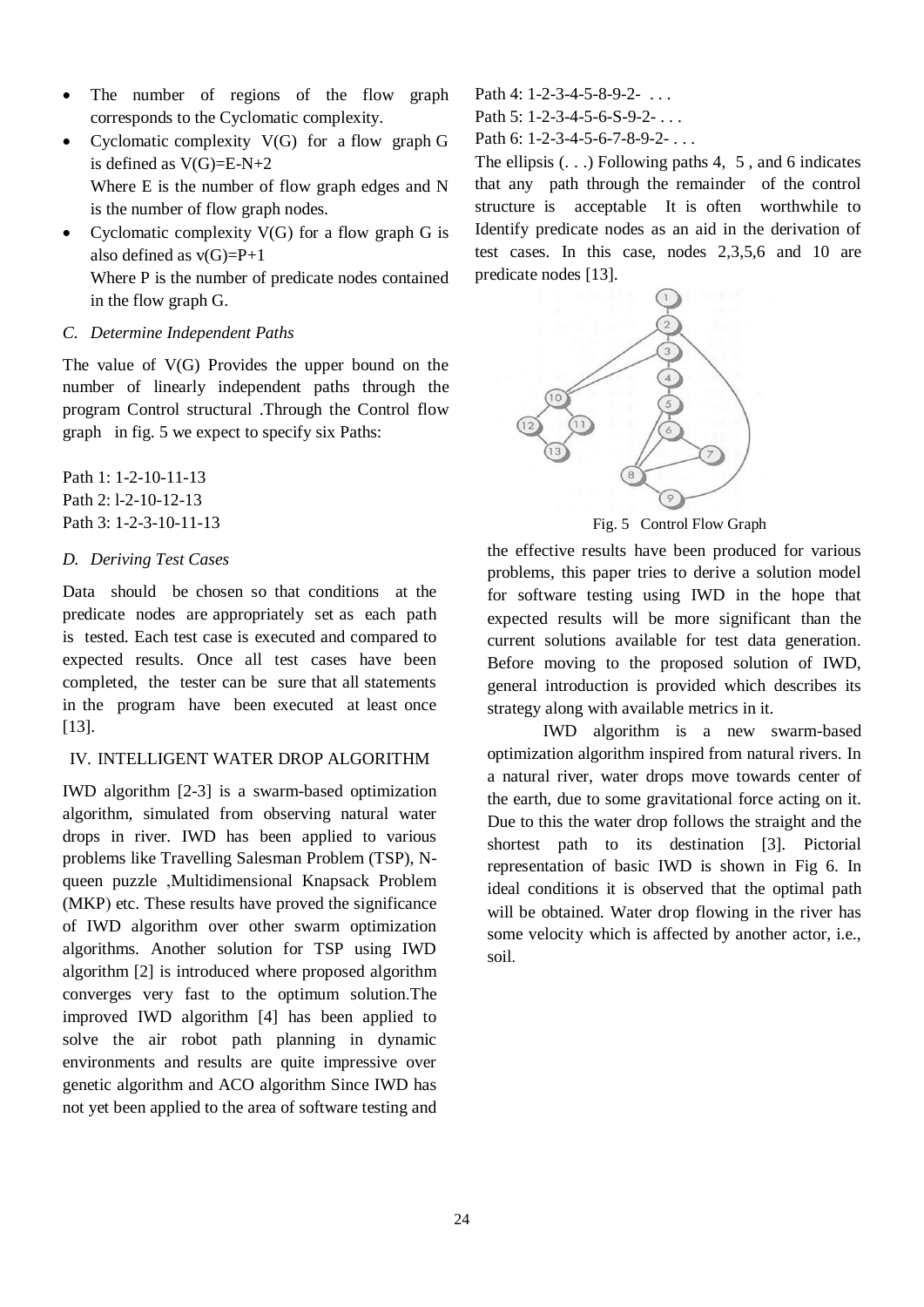

Fig. 6 Pictorial representation of IWD.

Some changes that occurred while transition of water drop from one point to another point are:

- 1. Velocity of water drop is increased.
- 2. Soil content in the water drop is also increased.
- 3. Amount of soil in the riverbed from source to destination get decreased.

Water drop in the river picks up some soil in it when its velocity gets high and it releases the soil content when its velocity is less [7] Some of the prominent properties of the natural water drop are taken, based on which IWD is suggested. IWD has the two following important properties:

- 1. The amount of soil the water drop carries, which is represented by Soil (IWD)
- 2. The velocity of water drop with which it is moving now, denoted by Velocity (IWD)

Value of both the properties may change during the transition. Environment contains lots of paths from source to destination [4] which may be known or unknown **.**When the destination is known, IWD follows the best path to reach the destination (best is in terms of cost and any other desired measure **.)**When destination is unknown it finds the optimal destination**.** From the current location to the next location Velocity (IWD) is increased by an amount **,** which is nonlinearly proportional to the inverse of the amount of soil between the two locations **,**referred to as the change in velocity. The Soil (IWD), is also increased by extracting some soil of the path between two locations. The amount of soil added to the IWD is inversely (and nonlinearly) proportional to the time needed for the IWD to pass from its current location to next location. IWD chooses the path with less soil content**.** In the proposed approach, IWD is applied over the Control Flow Graph (CFG) to obtain the number of paths available in the program **.**The CFG depicts the logical control flow of the program [13].

All linearly independent paths could be obtained by CFG **.**Independent path is the path in the program that determines at least one new set of processing statement. In other words it introduces at least one new edge in the graph. Number of available paths can be obtained by finding the Cyclomatic complexity of the graph [13].

IWD algorithm has the following steps:

Step 1 : Initialize static and dynamics parameters

Step 2 : Put IWD on root node of the graph(CFG).

Step 3 : Calculate probability for choosing next node (j) from available pathof node (i).

Step 3.1: Probability can be find using formulae In Eq. $(1)$ 

$$
p(i,j) = \frac{\text{paths}(i)}{\text{paths}(j)} + \frac{\text{soil}(i,j)}{\text{Init\_Soil}} - \frac{\sum \frac{\text{soil}(i,k)}{\text{Init\_Soil}}}{\text{Noof } k} \quad \dots (1)
$$

where, paths  $(i)$  = number of path from node  $(i)$  yet to be explored  $(CC(i))$ , $\sum$ soil $(i,k)$  = Sum of the soil of every path i to k,  $i \neq k$ .

Probability formulae is used for finding probability of a path when there are two nodes are avail-able for moving forward from the current node (i). This function can also tackle the blocked path situation. Along with that for handling the situation of paths having same CC, the concept of soil has also been introduced in the fitness function which is likely to be varied for the different paths .Step 3.2: Using the formulae as mentioned in Step-3.1, find probability for all outgoing paths from the current node (i)

Step 4: Choose next path which is having greatest probability because it is the optimal path where many other paths are yet to be explored, e.g.,  $p(1,2) > p(1,3)$ , then choose  $path(1,2)$  and add it to the visited path list.

Step 5: Update the Vel  $(IWD)(denoted by vel<sup>IWD</sup>)$ moving from node (i) to node (j)as Eq.(2).

$$
vel^{IWD}(t+1)=vel^{IWD}(t)+\frac{a_v}{b_v+(c_v\times soil^{2\times\alpha}(i,j))}
$$
 ....(2)

where, vel  $^{IWD}$  (t+1) is the updated velocity of IWD. Step 6: Update time parameter for IWD as Eq.(3)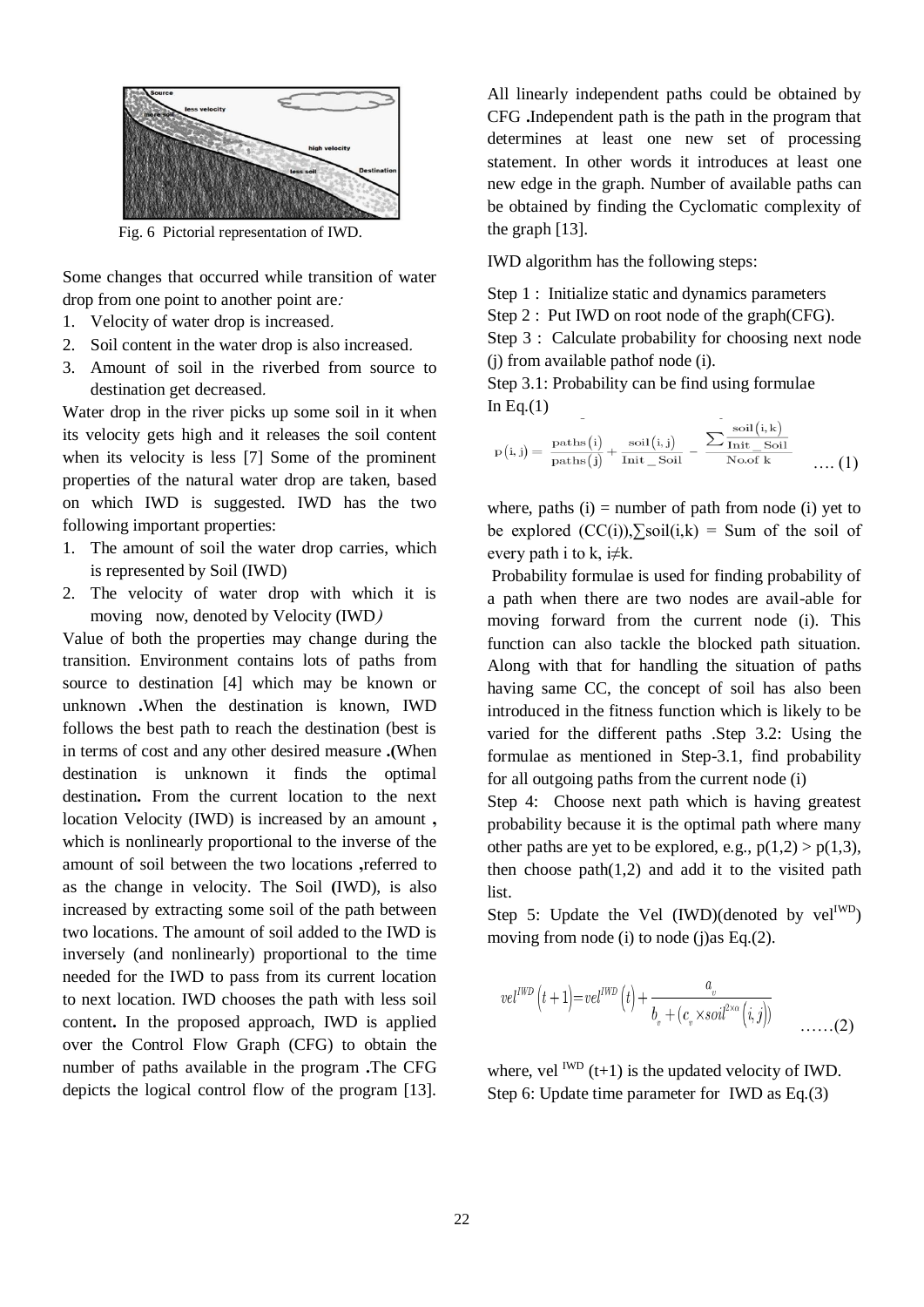time
$$
(i, j; vel^{IWD}(t+1)) = \frac{HUD(j)}{vel^{IWD}(t+1)}
$$
 ....(3)

HUD (j) = CC of CFG  $\times$  CC at node (j) where, a local heuristic function HUD(j) has been defined for a given problem to measure the undesirability of an IWD to move from one location to the next.

Step 7: For the IWD, moving on path node (i) to node  $(i)$ , it computes the change of soil as shown in Eq. $(4)$ .

$$
\Delta soil(i, j) = \frac{a_s}{b_s + c_s \cdot time^2(i, j; vel^{IWD}(t+1))}
$$
 ....(4)

Where,  $\Delta$ soil(i,j) which IWD loads from path while traversing through that path Step 8. Update the Soil  $(IWD)$  (denoted by soil<sup>IWD</sup>) by some amount which it has loaded from pathas shown in Eq(5).

 $\text{soil}^{\text{IWD}} = \text{soil}^{\text{IWD}} + \Delta \text{soil}(i,j)$  …..(5)

Step 9: Update the soil of path between node (i) and node (j) as  $Eq(6)$ .

soil $(i,j)$  =soil $(i,j)$  -  $\Delta$  soil $(i,j)$  …...(6)

Step 10: Repeat Step-3 to Step-9 until it encounters the end node or already visited node.

Step 11: Store the whole path as one of the final independent path in Path\_List and decrease CC by 1 Step 12: Repeat Step-2 to Step-11 until, CC (root node)  $!= 0$ .

#### V. EXPERIMENT RESULTS

This section shows the result of the execution of algorithms, in order to determine the effectiveness and feasibility of the algorithm. Algorithms demonstrate that it is a reasonably accurate technique in terms of the paths covered using IWD Algorithm ,The (IPGT) applied in programs continues if-else states.

A. First program continues if-else state and the source code is shown below in Fig 7.



Fig.7 source code of first program

This source code is chosen by IPGT and will generate independent paths for it and the result is :

- 1. Node number=12
- 2. Edge number=14.
- 3. Every edge in program and the nodes that make it and state that represent it as shown below in table I.
- 4. The Control Flow Graph (CFG) of the program that shown in Fig 8

| <b>TABLE I</b>                   |
|----------------------------------|
| Edges and Nodes of first program |

| <b>States</b> | <b>Nodes</b>        | <b>Edges</b> |
|---------------|---------------------|--------------|
| <b>If</b>     | $0 \rightarrow 1$   | edge[1]      |
| <b>If</b>     | $1 \rightarrow 2$   | edge[2]      |
| yes           | $2 \rightarrow 3$   | edge[3]      |
| else          | $2 \leftarrow > 4$  | edge[4]      |
| Re.           | $4 \leftarrow 5$    | edge[5]      |
| Le.           | $3 \rightarrow 5$   | edge[6]      |
| else          | $1 -- > 6$          | edge[7]      |
| <b>If</b>     | $6 \rightarrow 7$   | edge[8]      |
| yes           | $7 \rightarrow 8$   | edge[9]      |
| else          | $7 \rightarrow 9$   | edge[10]     |
| Re.           | $9 \rightarrow 10$  | edge[11]     |
| Le.           | $8 \rightarrow 10$  | edge[12]     |
| Re.           | $10 \rightarrow 11$ | edge[13]     |
| Le.           | $5 \rightarrow 11$  | edge[14]     |



Fig.8 control flow graph of first program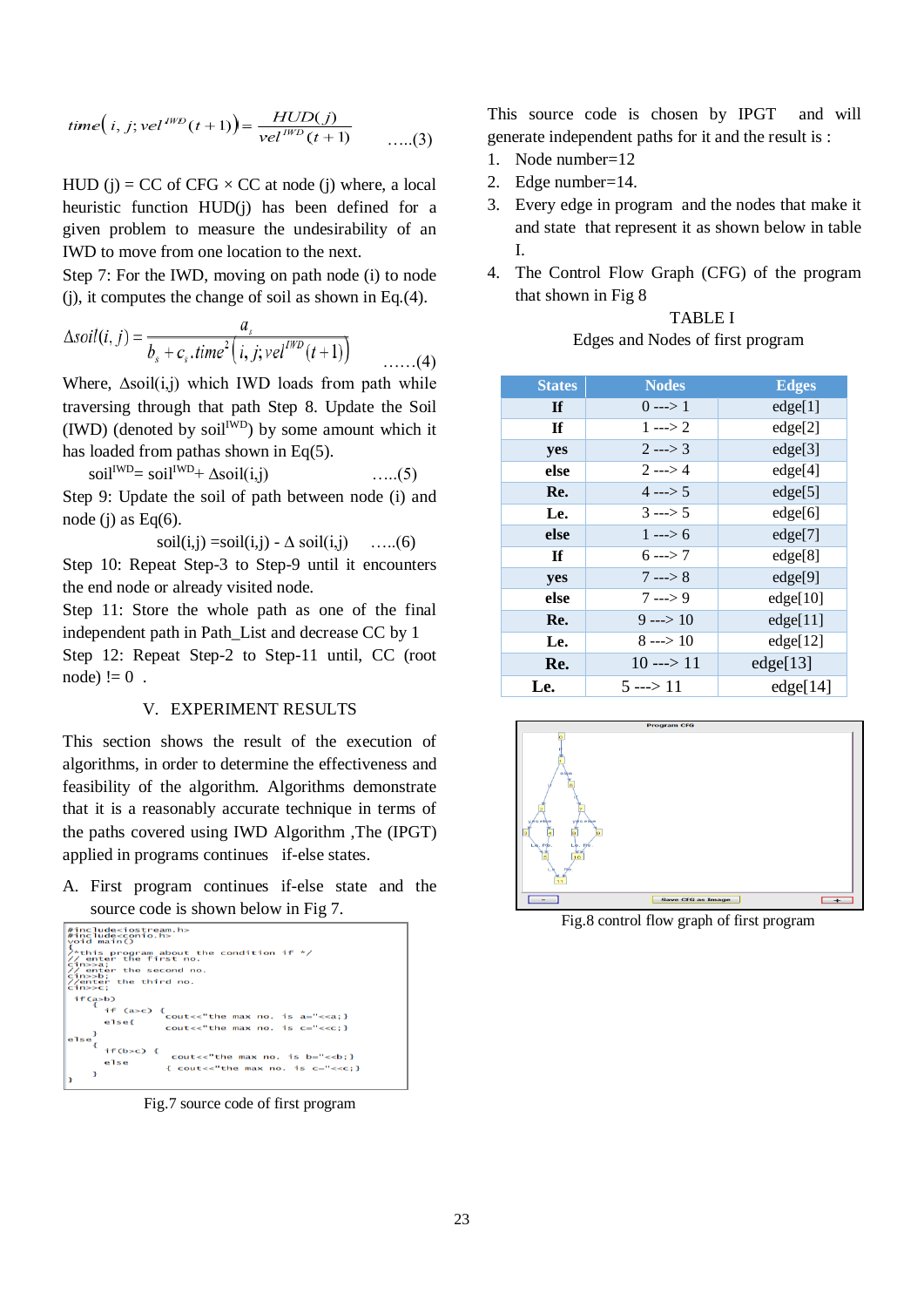- 5. The result when applied IWD algorithm in the first program is:
	- The no of independent paths is 4

 $V(G)=14-12+2=4$ 

• The cyclomatic complexity of each node :

node  $[0] = 4$ , node  $[1] = 4$ , node  $[2] = 2$ , node  $[3] = 1$ , node  $[4] = 1$ , node  $[5] = 1$ , node  $[6] = 2$ , node  $[7] = 2$ , node  $[8] = 1$ , node  $[9] = 1$ , node  $[10] = 1$ , node  $[11] = 1$ . • The independent paths is : path [1] : 0 1 2 3 5 11 path [2] : 0 1 2 4 511 path[3] : 0 1 6 7 8 10 11 path [4] : 0 16 7 910 11 • Time is:0.0080 second.

B. Second program continues and the source code is shown in fig. 9.



Fig.9 Source code of the second program

This source code is chosen by IPGT and will generate independent paths for it and the result is :

- 1. Node number=5
- 2. Edge number=5
- 3. Every edge in program and the nodes that make and state as shown in table II below.
- 4. The Control Flow Graph (CFG) of the program that shown in Fig 10.
- 5. The result when applied IWD algorithm in the second program is :
- The no of independent paths is 2  $V(G)=5-5+2=2$

The cyclomatic complexity of each node :

node  $[0] = 2$ , node  $[1] = 2$ , node  $[2] = 1$ 

node  $[3] = 1$ , node  $[4] = 1$ 

• The independent paths is :

path[1]: 0 1 2 4

- path[2]: 0 1 3 4
- $\bullet$  Time is: 0.059 second

| Table II                   |  |
|----------------------------|--|
| $Ed$ ass and $N_{\alpha}d$ |  |

| Edges and Nodes |              |               |  |
|-----------------|--------------|---------------|--|
| <b>Edges</b>    | <b>Nodes</b> | <b>States</b> |  |
| Edge[1]         | $0$ --->1    | if            |  |
| Edge[2]         | $1-->2$      | yes           |  |
| Edge[3]         | $1--3$       | else          |  |
| Edge[4]         | $2-->4$      | Le.           |  |
| Edge[5]         | $3-->4$      | Re.           |  |



Fig. 10 control flow control of second program

#### VI. CONCLUSION

- 1. The automatically generation of test paths provides to software development team many advantages :
- reduces the time taken to generate independent path in software testing.
- reduces the effort and the burden for the team during the compilation of software testing .
- reduces the cost for the software developer organization.
- 2. The use of artificial techniques to help software engineering gives a strong support to software engineering, particularly in the software testing phase.
- 3. Application of IWD algorithm in the generation of independent paths in the program have a great benefit in software Engineering.